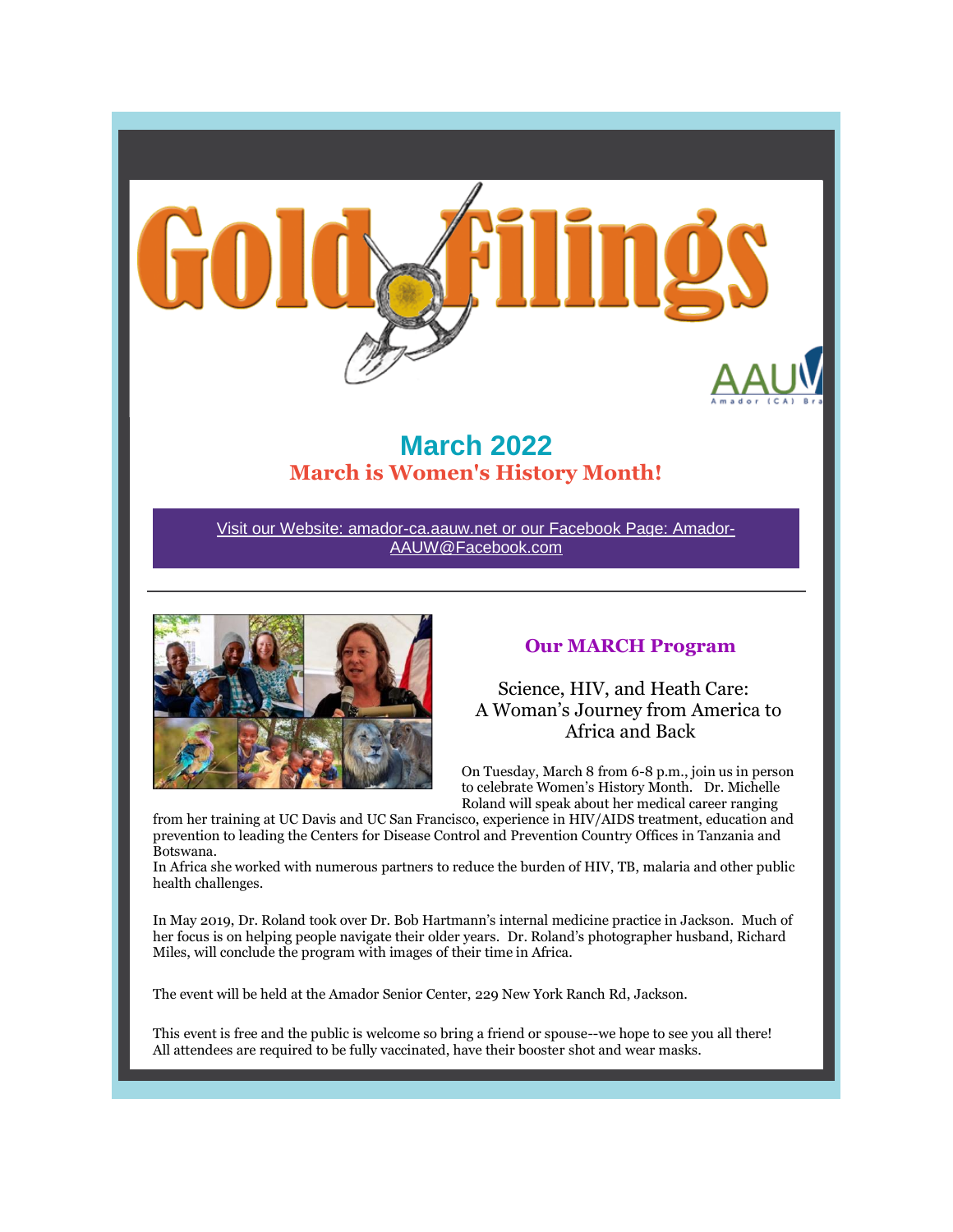## **Membership**

**\*\*\*\*\*\*\*\*\*\*\*\*\*\*\*\*\*\*\*\*\*\*\*\*\*\*\*\*\*\*\*\*\*\*\*\*\*\*\*\*\*\*\*\*\*\*\*\*\*\*\*\*\*\*\*\*\*\*\*\*\*\*\*\*\*\*\*\*\*\*\*\*\*\*\*\*\*\*\*\*\*\*\*\*\*\*\***

**Calling all members**: new, recent, long-time, and potential members! Invite your daughter, daughterin-law, niece, or grand-daughter to become a member! Invite a friend or neighbor to join our group. To meet other members and make new friends, come to our meetings! Get involved!

If you like to talk and laugh while supporting other women and girls, or if you know or have friends who are of a different race or ethnicity, invite them to a meeting! When you sit next to others at your community, political, church or other social group, have you ever discussed AAUW?

In principle and in practice, AAUW values and seeks a diverse membership. There shall be no barriers to participation on the basis of age, disability, ethnicity, gender, gender identity, geographic location, national origin, race, religious beliefs, sexual orientation or socioeconomic status.

Remember--men are welcome as members too.

#### **Note from National:**

National membership dues will increase \$5 to \$67 for 2022-23, out of which \$64 will be tax deductible. CA dues & our Branch dues will remain the same. Sometime in mid-March we will all begin getting renewal notices. The total membership dues for this year will be \$103.

## **Two More New Members!**

**Sylvia Pardini** (Joe) 408-859-9899 sylvia.pardini@yahoo.com \* 12/18 18550 View Circle Fiddletown, CA 95629 Technical Degree, Enology/Viticulture Weinbauschule Frier, Germany

**A'Laina Lyons** (Pat) 415-990-7785 (c) Alainalyons01@gmail.com \* 5/31 10751 Cross St / PO Box 502 Amador City, CA 95601 UC Santa Barbara, BA Communication

### **Member Spotlight**

Next month we are going to begin a regular monthly feature highlighting our members, both new and existing. We need to make time celebrate ourselves!

*This month we are spotlighting a former member who recently died. Here is a tribute submitted by Sandi Baracco:*

#### **MARGARET SWIFT**

JULY 11, 1925 – JANUARY 30, 2022

Margaret Bunds Swift was a treasured member of our AAUW Branch from 1972 through 2000. Born in San Rafael, California, Margie excelled in school. After graduating high school early, she attended the University of California, Berkeley, graduating with a degree in mathematics, and a teaching credential. Her first teaching position was at Lassen High School in Susanville. There she met Edward Swift who was attending Lassen Junior College, which shared the high school campus. Ed was smitten by Margie's beauty, intelligence and rifle marksmanship…

Ed and Margie were married in 1949 and made Sutter Creek their home. She taught home economics and mathematics at Jackson Union High School for two years. 1951 brought the first of their five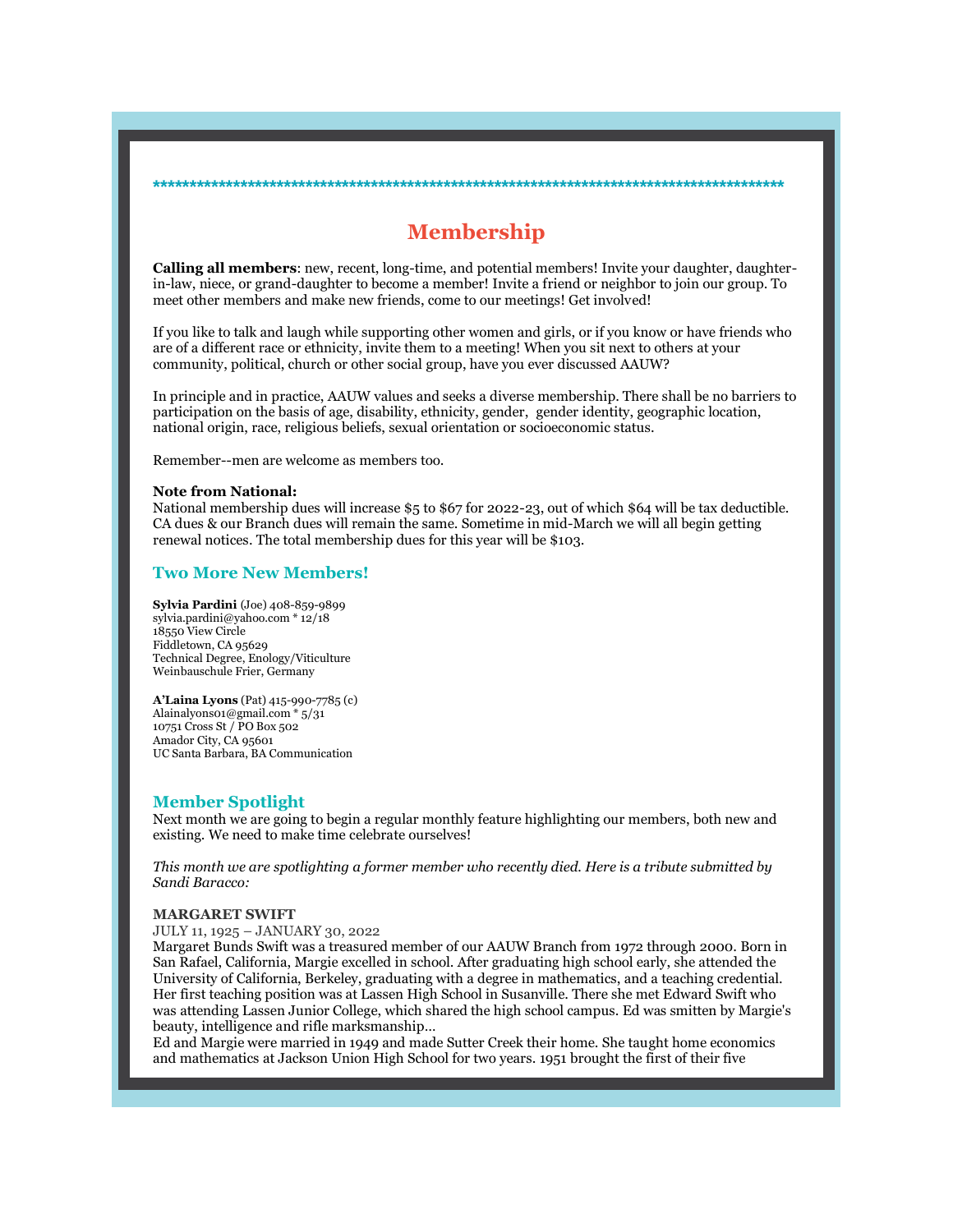children, and Margaret transitioned to life as a business owner, office manager, homemaker, and community volunteer. Margie's business career concluded when she retired as the family bookkeeper at  $99e$  00.

Margie spent 29 years as a member supporting the mission of AAUW Amador, serving as president in 1992-93, as well as numerous other positions over the years. Margie was either chair or co-chair of our annual home tour five different years (1988, 1989, 1991, 1993, and 1994). Margie and Ed also graciously allowed AAUW to have their beautiful Queen Anne Victorian home on at least four different tours. Margie was honored by our branch twice (1981 and 1992) as a 'Named Donation' to the National

AAUW Fellowship program. The family is planning a public celebration of life for both Margaret and Edward, tentatively scheduled

for May 2022. A notice will be published when the date is firm. Burial will be private.

**\*\*\*\*\*\*\*\*\*\*\*\*\*\*\*\*\*\*\*\*\*\*\*\*\*\*\*\*\*\*\*\*\*\*\*\*\*\*\*\*\*\*\*\*\*\*\*\*\*\*\*\*\*\*\*\*\*\*\*\*\*\*\*\*\*\*\*\*\*\*\*\*\*\*\*\*\*\*\*\*\*\*\*\*\*\*\***

# **More Ways to Celebrate Women's History Month**

## **The dream of educating Afghan girls lives on**

*by Shabana Basij-Rasikh*

At TEDWomen in 2012, educator Shabana Basij-Rasikh challenged the world **to dare to educate Afghan girls** and help create the best-educated generation Afghanistan had ever seen, after years of oppressive Taliban rule. The result? The School of Leadership, Afghanistan (SOLA) — the country's first and only all-girls boarding school — was forged. In 2021, the Taliban returned and Basij-Rasikh faced a new challenge: coordinating the evacuation of more than 250 SOLA students, staff and family members from Kabul to Rwanda.

Two events, nine years apart. Now Basij-Rasikh tells the story of the days that came between, and her hopes for the days to come. An exceptional story of courage and resilience — and a challenge for the world to not look away.

## *Pauli Murray - The Life of* **a** *Pioneering Feminist & Civil Rights Activist* by Rosita Stevens Hollsey

Rev. Dr. Pauli Murray demanded justice and equal treatment for all. She was a civil rights and women's rights activist before any movement advocated for either--the brilliant mind that, in 1944, conceptualized the arguments that would win Brown v. Board of Education of Topeka; and in 1964, the arguments that won women equality in the workplace. If you want to learn about this mostly unknown, but amazing woman who was a poet, writer, lawyer, activist and Episcopal Priest, purchase the latest book about her by visiting your favorite bookstore.

Streaming now on AMAZON Prime is the trailblazing 90-minute documentary "My Name is Pauli Murray."

## **Title IX Update "Know Your Title IX: What You Don't Know Can Hurt You"**

Saturday, March 19, 2022 11:30-1pm: Santa Clara County Interbranch Council presents a Webinar:

June 2022 marks 50 years since Title IX legislation became law in Congress. Title IX is a federal civil rights law that was passed as part (Title IX) of the Education Amendments of 1972. It prohibits sex-based discrimination in any school or other education program that receives funding from the federal government. The Supreme Court issued decisions in the 1980s and 1990s making clear that sexual harassment and sexual assault are forms of sex discrimination.

Here is your chance to learn more about Title IX and how it applies today.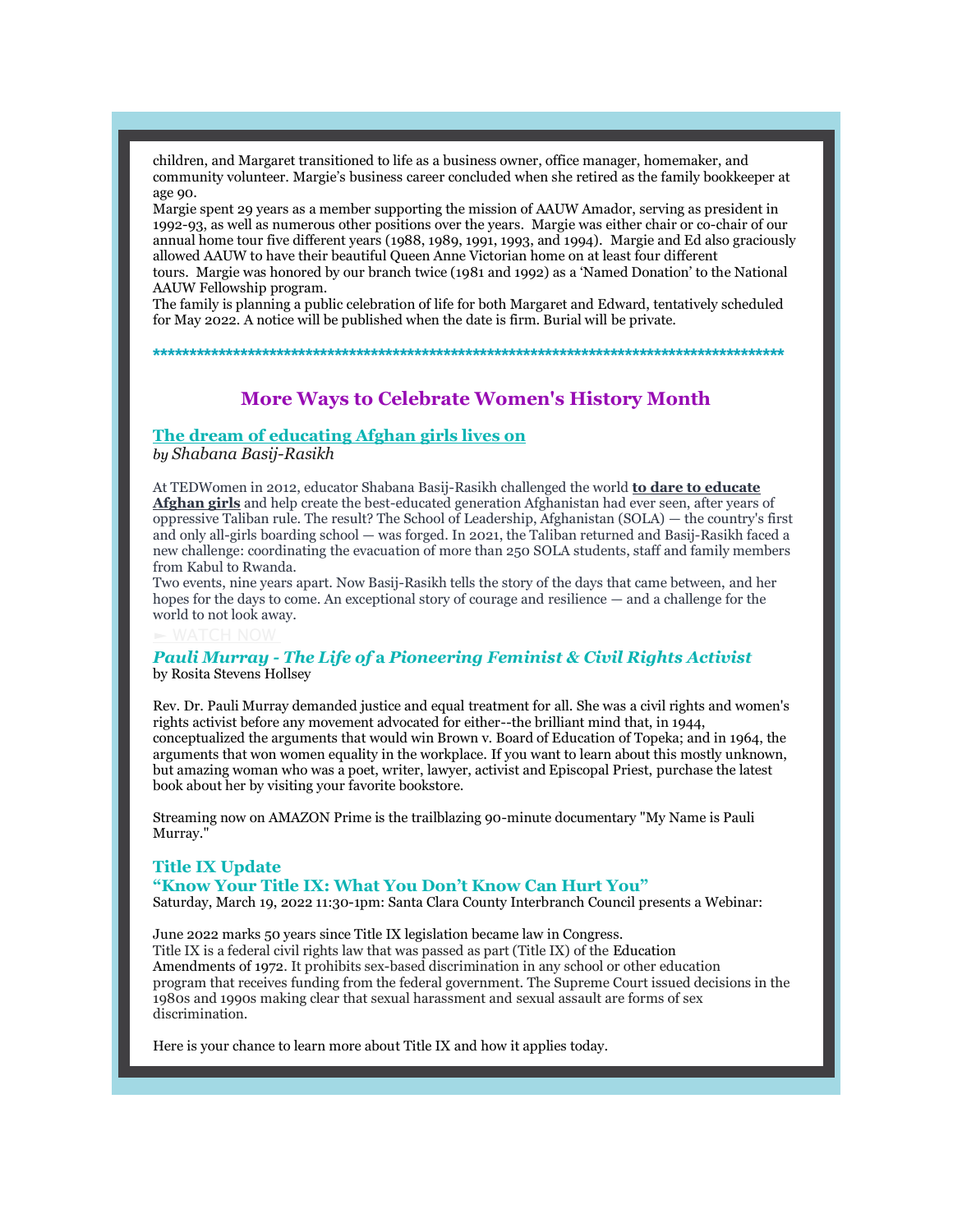Moderated by Danielle Slaton, US Women's Soccer Olympic Medalist and current television analyst for the San Jose Earthquakes.

Speakers and panelists include:

• Marlene Bjornsrud, Executive Director of the Alliance of Women Coaches and co-founder of the Bay Area Women's Sports Initiative.

• Lucy Jane Bledsoe, award-winning novelist; her latest novel is "No Stopping Us Now."

· Jess Eagle, a passionate social justice advocate and community organizer.

• Dr. Akilah Carter-Francique, Executive Director for San Jose State University Institute for the Study of Sport, Society, and Social Change.

• Rebecca Sheff, Program Coordinator at Equal Rights Advocates.

Contact Marian Sacco at marian.sacco@gmail.com for the link.

## **A Message from the Chair**

There are only two choices: Sit back and hope someone else will fix the problem, or get involved, expand our minds, make new friends and be part of the solution.

To that end, we are still looking for the next group of members who will step up and lead our branch for the 2022-23 year!

If you are interested in being a part of the Leadership Team please contact me this month at syoung@calarts.edu or 661-478-0138

I will be contacting many of you, via phone or e-mail, if I think your participation would enhance the Branch's effectiveness. We have a great many smart, talented women in this branch and WE NEED YOU!

## **Diversity, Equality and Inclusion**

## **Recognizing Unconscious Bias**

Denial of bias is common. However, each of us has some unconscious or implicit bias. Being able to own this and talk about such bias can open opportunities for branches to grow. AAUW presented a webinar on bias on September 23, 2021 that is available for you to watch at your convenience. The webinar is titled, Unconscious Bias: Recognizing Your Biases and How to Interrupt Them. The program explains the science behind bias, how gender bias affects the education and workplace environment for girls and women and presents conscious steps we can take to overcome our unconscious bias.

To find the webinar, go to a auw org, search for Webinars, click on Past Webinars, the Membership tab, then choose the Unconscious Bias.......... webinar.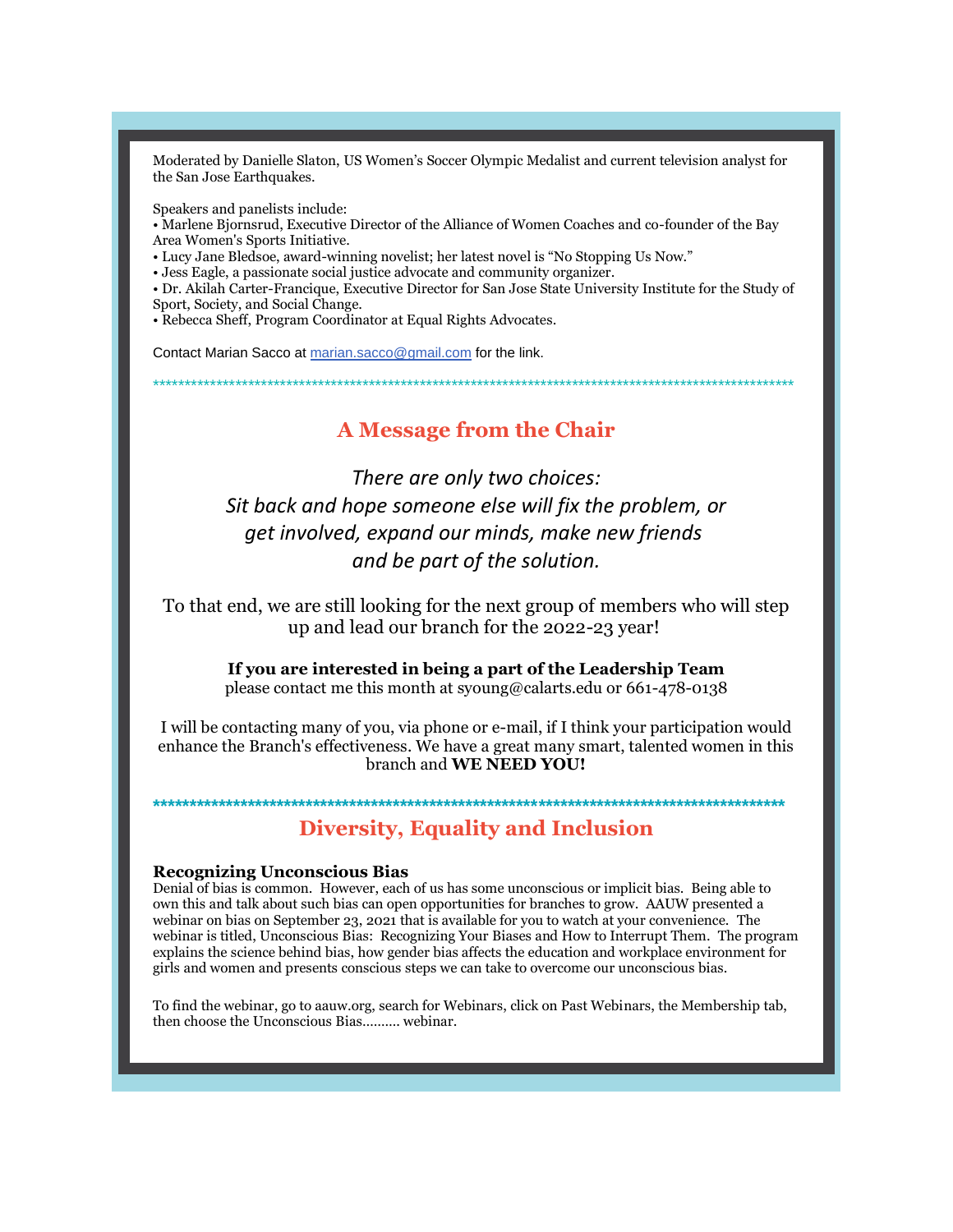Another tool to help us discover our unconscious biases is the Implicit Association Test developed by Harvard University. Just do a search for IAT test. Very interesting…..

Also, a reminder that the Sacramento/American River (CHAR) branches of AAUW have a DEI discussion group the meets on ZOOM every second Wednesday at 7pm. For the next meeting (March 9) we will be discussing The Sum of Us: What Racism Costs Everyone and How We Can Prosper Together, chapters 4 and 5. Anyone who is interested can join the meeting using the Zoom meeting ID 737 420 3780.

#### *Bonnie Krupp* **\*\*\*\*\*\*\*\*\*\*\*\*\*\*\*\*\*\*\*\*\*\*\*\*\*\*\*\*\*\*\*\*\*\*\*\*\*\*\*\*\*\*\*\*\*\*\*\*\*\*\*\*\*\*\*\*\*\*\*\*\*\*\*\*\*\*\*\*\*\*\*\*\*\*\*\*\*\*\*\*\*\*\*\*\*\*\***

## **Branch Activities**

## **Libations and Conversations**

This no host event is open to all members, friends and the public. We encourage everyone to get out and support our monthly events.. It is a nice time to visit with current members and hopefully attract new members. Katie Scott and Jacque Fletcher, Co-Chairs of Libations and Conversations, are looking for future speakers/topics from our organization members.. We also hope that more members can attend our program. The program provides a great opportunity to visit with members, invite individuals who may be interested and meet new members.

Please contact them at fletcherja4545@gmail.com or kbscott3576@gmail.com with any speaker ideas.

# **Special Interest Groups**

## **Afternoon Book Club**

We meet on the 2nd Tuesday of the month at 2pm, also including dessert. All members are welcome to join us. Please contact Debra Brown at debrown6@gmail.com.

### **Page Turners and Book Lovers**

We meet on the 4th Monday of the month at 2pm.. New members are always welcome. Please contact Christine van Fleet at vancoh7@gmail.com if you are interested in joining the group.

### **Working Girls Book Group**

This book group meets in the evening and new members are always welcome--contact Jacque Fletcher if you would like more information or join the group. 209 606-1157 or fletcherja4545@gmail.com.

### **Cork and Fork**

A group that explores and celebrates wine and food pairings. Contact Rita Bohl at ritab@softcom.net if you are interested in joining the group.

### **Supper Club**

Contact Claire Wait if you are interested in participating in this group. Newcomers are always welcome. The group's first meeting of 2022 has been postponed due to Covid concerns. We hope to be able to meet in April.

#### **Great Decisions**

Four of us have formed a Great Decisions group. The aim of the group is to explore some of the issues facing the world today, We had our first meeting in February to discuss the history and policies regarding "Outer Space." We had a great discussion and decided to tackle the "Quad Alliance" next, an informal structure that includes the U.S., Australia, India and Japan, formed in response to China's increasingly assertive strategic posture.

If you would like to join us, please contact Stephanie Young at syoung@calarts.edu for more info.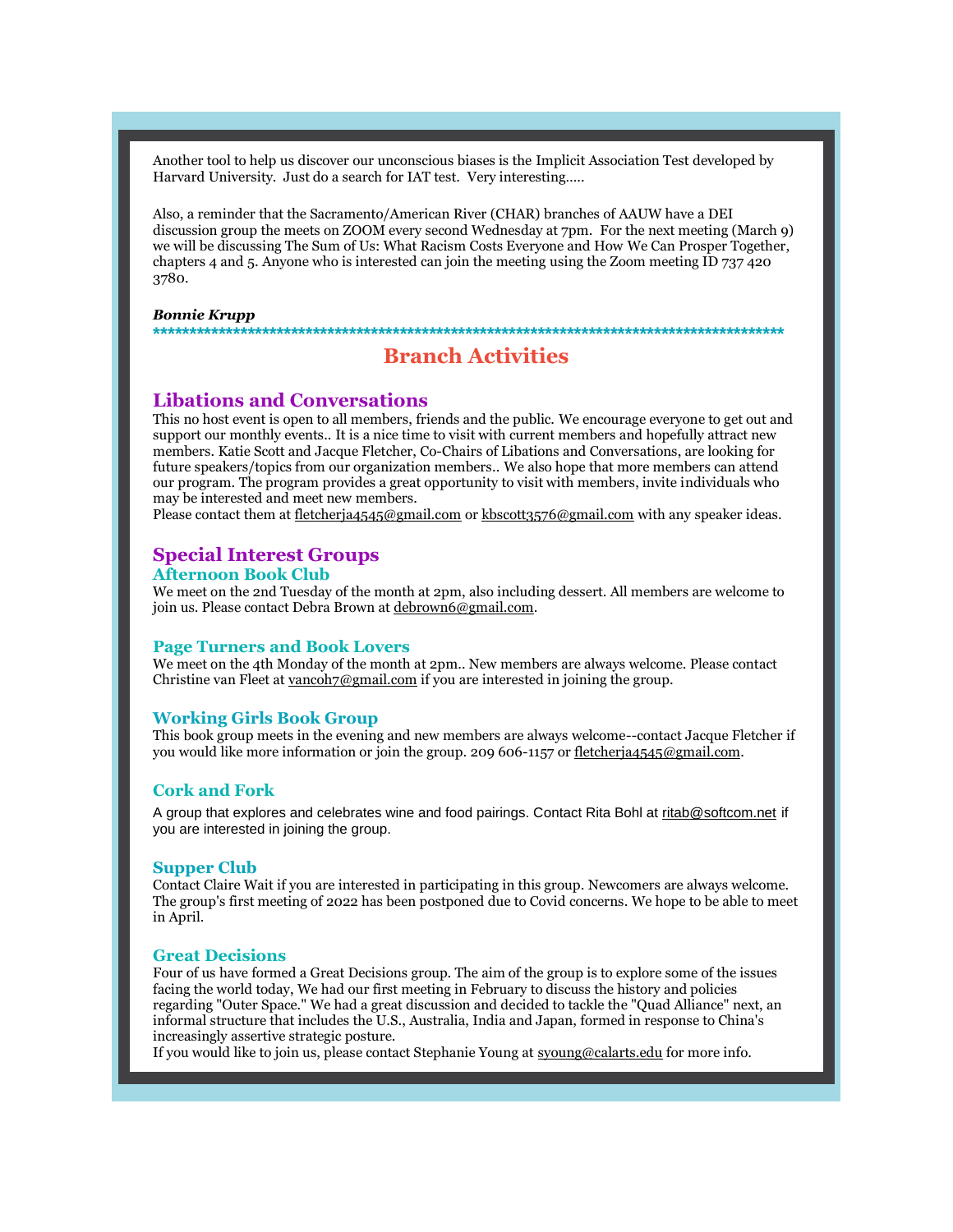You can go on the Foreign Policy Association website fpa.org to find out more about this year's discussion topics.

**\*\*\*\*\*\*\*\*\*\*\*\*\*\*\*\*\*\*\*\*\*\*\*\*\*\*\*\*\*\*\*\*\*\*\*\*\*\*\*\*\*\*\*\*\*\*\*\*\*\*\*\*\*\*\*\*\*\*\*\*\*\*\*\*\*\*\*\*\*\*\*\*\*\*\*\*\*\*\*\*\*\*\*\*\*\*\***



## **Historian's Corner**

I was pondering fundraising ideas as over the years we have tried various things to finance our projects. Whether they were programs, scholarships, luncheons, Tech Trek, conferences, conventions, or projects such as Science Saturday, the question was always, "How will we fund this?" So I thought I would look through the Gold Filings and scrapbooks to see what ideas the clever ladies of the past have used.

AAUW-Amador started in 1969 and by December 1970 we were trying to raise funds for the needs of this fledgling organization. The first idea was to have a Festive Faire. At the

Festive Faire we would sell boutique items donated by members, books, and craft projects from our home crafts group. This was a start. Shortly thereafter it was decided to host a book sale in the Spring. The first Home Tour, chaired by Helen Potter, was held in April 1972; its reception exceeded expectations.

There were additions in subsequent Home Tours. For two years there were sales of note cards, possibly created by T. Taylor. In 1977 the note cards were dropped. In 1985 the Home Tour Cookie Book was sold. Maureen Hogan and Barbara Alexander managed this project. The cookie book sales continued through 1989. Then in 2003 the Home Tour Cookie Book reappeared, managed by Margie Guletz. Also in 2003 the Home Tour included an Art Sale. In 2004 came the raffle of a beautiful queen size quilt made by members; this continued through 2010. With the demise of the quilt raffle a great pivot was made to offer raffle baskets created by each of our special interest groups at the Home Tour tea. These raffle baskets were well received by the public.

A Gourmet Food Basket Raffle was held at our Valentines Party in 1981. In 1982 an ERA Basket Raffle was held with the proceeds going to the Media Campaign for ERA. In 1985 we hosted a Happy Holidays Homecraft Boutique at the Sutter Creek Methodist Church featuring gifts made by our members. Beginning in 2002 business card size ads were sold in the Gold Filings to help defer the cost of printing and mailing.

Members of AAUW-Amador 2003-04 were very busy with fundraising ideas. In February "A Fair to Remember" was held in the social hall of the Methodist Church in Sutter Creek. Admission was \$3.00 per person and included a delightful tea, the arts & crafts fair, and a silent auction. Twenty-seven donations were pledged from members to raise funds for Tech Trek and scholarships. The event was quite profitable. Our recent participation in Giving Tuesday, put on by Amador Community Foundation, has allowed members of the public to support our scholarship program.

Often programs were offered to the public with admission charged to offset the cost of room rentals, such as the showing of the RBG movie and the Author and Chocolate programs. Sometimes fundraisers were to benefit other organizations, such as Beads for Life which supported women in Uganda. Many holiday celebrations had a Giving Tree set up benefitting Operation Care. Looking back through the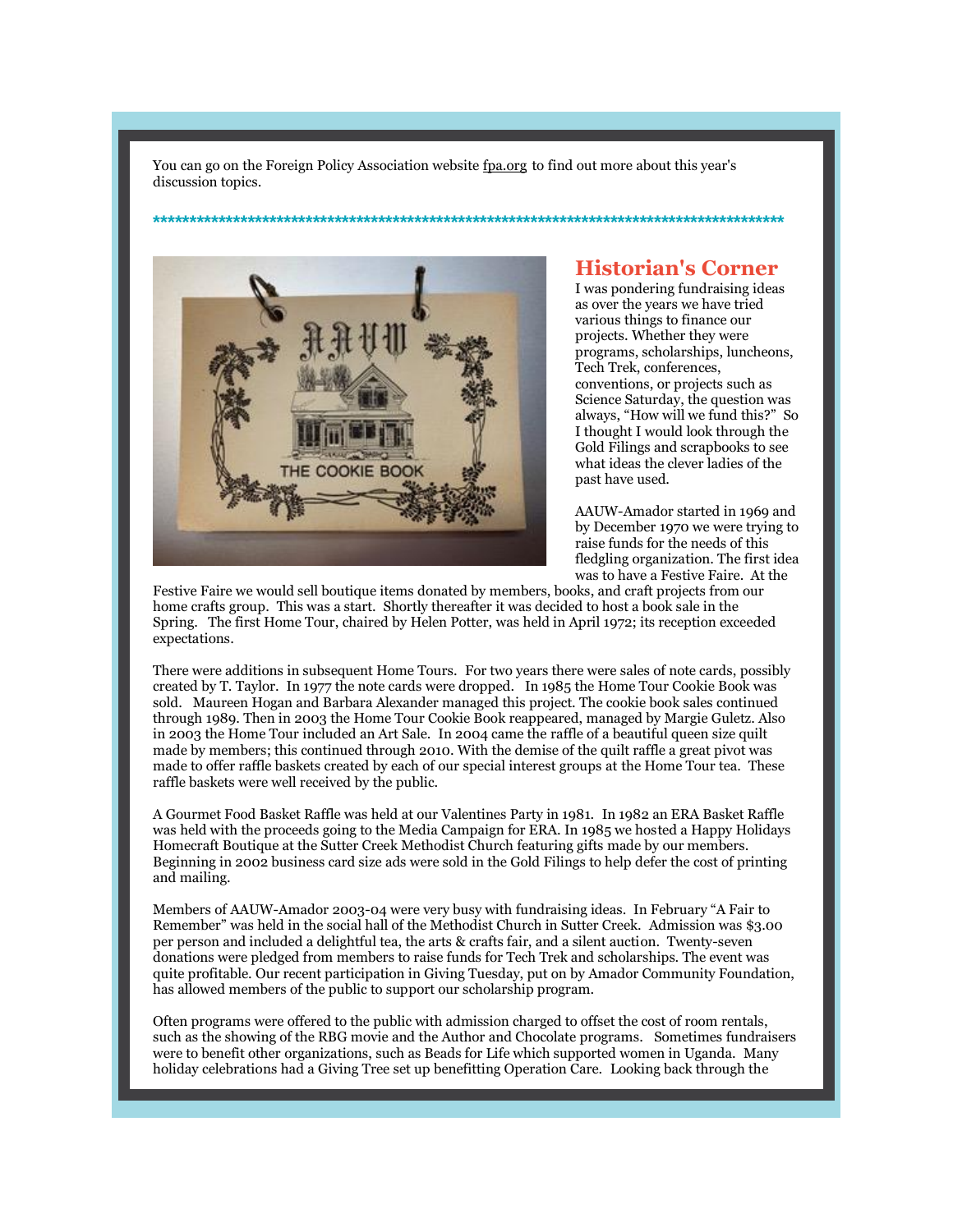newsletters we see funds collected to send Care boxes to our troops abroad and food drives forhe Emergency Food Assistance Program.

I hope this article stimulates your thinking about future fund raising. Clever ideas are indeed inside the minds of the women of AAUW-Amador. I hope you will share some of your ideas with us.

#### Brenda Walker, Historian

## **AAUW Funds**

Part 3, Education and Training

This is the third part of the Chico Branch article explaining the importance of Funds to the AAUW mission of economic security, Education and Training.

Fellowships and grants (nearly \$5 million this past year) support women doing important work in our educational system and that will help them attain their graduate degrees. Amy Irby Shasanmi received an American Fellowship in support of her research on health-care disparities. Maria Salgado received a Careen Development Grant to help her prepare to gain a leadership role in higher education so that she can build equity in college access and success pathways for students from marginalized backgrounds. The Boys and Girls Club of Oceanside received a Community Action Grant to create a 24week program for at-risk girls ages 5 to 18 which provides hands-on learning in science, technology, research, engineering, arts, and mathematics. Becky Mashaido from Kenya received an International Fellowship to study at Northwestern University. Using her background in applied mathematics and computer science, she will study the impact algorithms have on women while also promoting gender inclusion within the development of artificially intelligent technologies. Jalisa Ferguson received a Research Publication Grant so she can have the time and space to complete and publish her professional research. She has a passion for interdisciplinary approaches to teaching science.

Multiply these stories by the hundreds and you will understand what an impact AAUW Funds can have on our future.

#### **Bonnie Krupp, Funds Chair**

| <b>Tech</b><br><b>Trek</b><br><b>News</b>     | The Tech Trek year got off to a slow start, as universities took time to decide if<br>they were going to host camps in 2022, and paperwork was fine-tuned. Both<br>virtual and in-person camps will take place this coming summer, and we hope<br>to sponsor three girls to the California State University, Fresno, in-person<br>camp. If in-person camp is canceled, we are hopeful our campers will be able |
|-----------------------------------------------|----------------------------------------------------------------------------------------------------------------------------------------------------------------------------------------------------------------------------------------------------------------------------------------------------------------------------------------------------------------------------------------------------------------|
| Gretchen<br>Carlson,<br>Branch<br>Coordinator | to switch to virtual camp. Nominations from teachers should be arriving<br>within a few days. The girls will then be invited to apply to camp, which<br>includes filling out an application and writing an essay. Applicants will then<br>be interviewed by our local team- Jacque Fletcher, Rita Bohl, Nancy Street,<br>and me. We should have our selections by the end of March.                            |
|                                               | On a related note, I am pleased to share some good news regarding funding<br>Took Irol: Many yours ago, my father set up a scholarship fund in his name                                                                                                                                                                                                                                                        |

Tech Trek. Many years ago, my father set up a scholarship fund in his name through the Jackson Lions Club. The fund has done quite well over the years. My husband, a member of Jackson Lions, presented to the Lions Club board our family's request to have \$1000 from the fund given each year to Amador Branch AAUW, to be used for Tech Trek or other scholarships, in my mother's name - The Margie Guletz Scholarship. The Lions passed the motion to do this unanimously. Mom loved the Tech Trek program, and I know would be so pleased.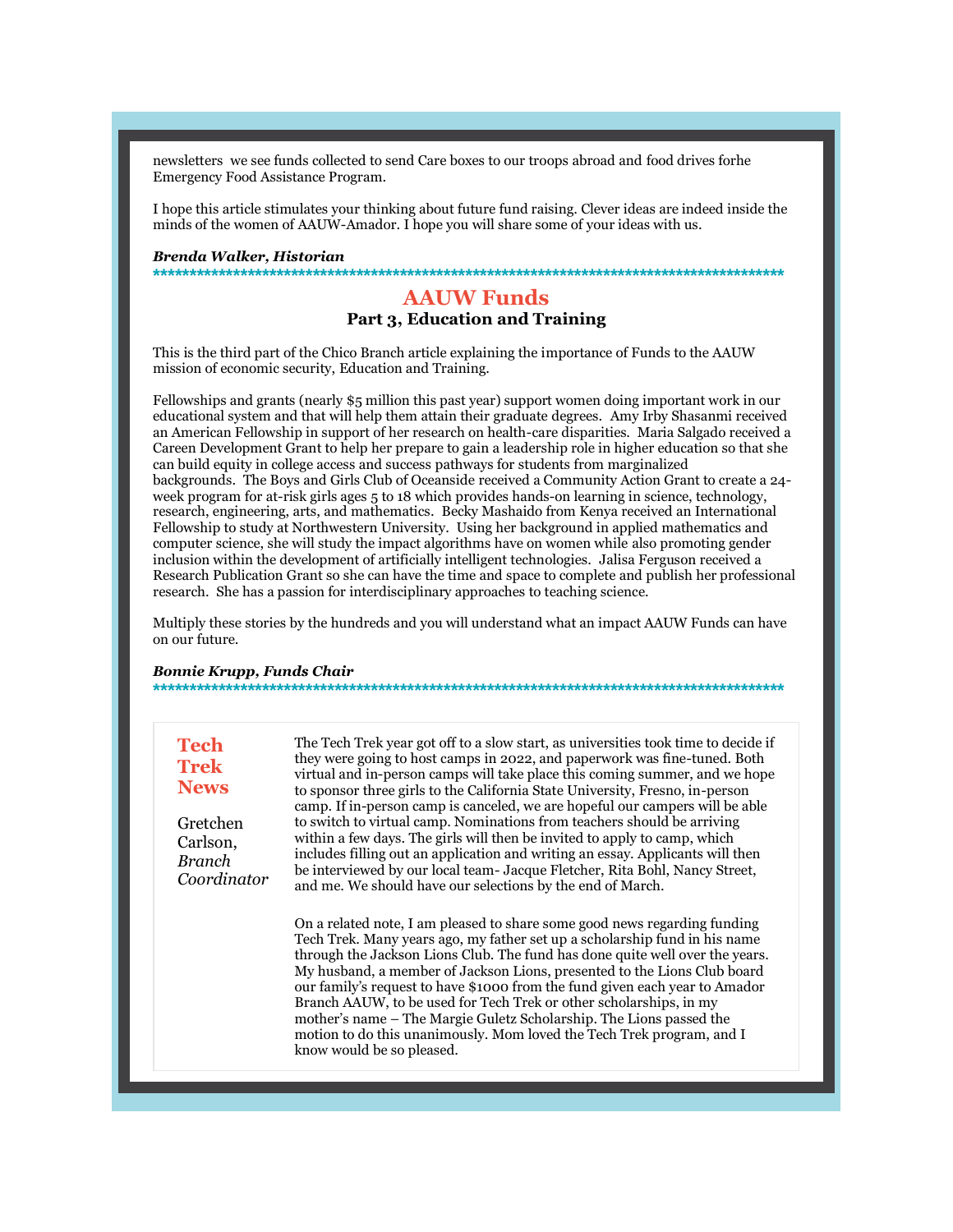## **\*\*\*\*\*\*\*\*\*\*\*\*\*\*\*\*\*\*\*\*\*\*\*\*\*\*\*\*\*\*\*\*\*\*\*\*\*\*\*\*\*\*\*\*\*\*\*\*\*\*\*\*\*\*\*\*\*\*\*\*\*\*\*\*\*\*\*\*\*\*\*\*\*\*\*\*\*\*\*\*\*\*\*\*\*\*\* Monthly Calendar--Local Events**

### **Tuesday, March 8, 7pm**

Program--Author & Chocolate. 2pm at Hein & Company. Reservations required. (Sold out) Bring your mask and your badge.

### **Thursday, March 10, 4pm**

Leadership Committee Meeting-**-** via Zoom. All Members welcome. Contact Stephanie if you want to join the meeting.

### **Monday March 14m. 2:00 pm**

Afternoon Book Club-- The Worst Hard Time by Timothy Egan. Meet at Debra Brown's house.

### **Tuesday, March 15, 5:30**

The Working Girls Book Group will be meeting Tuesday, March 15 5:30 at Katie Scott's house in Ione. The book we will discuss is *The Taste of Ginger*. a novel by Mansi Shah.

### **Thursday, March 17, 6:00pm**

"St. Patrick's Day Bingo" The Amador County Women's Network will hold a fundraiser at the Fiddletown Community Center to benefit Operation Care.

### **Monday, March 21 5:30-6:30**

Libations & Conversations. Our speaker this month is Jim Rooney, Amador County Assessor. Jim will speak about new laws that affect the assessments and property taxes along with other property value information. The location is TBD.

## **Saturday, March 26, 1pm in Fiddletown**

**Rotary Fundraiser for Mbale, Uganda** for materials to teach sewing and business and for personal hygiene products so girls can continue their education after puberty (currently not a part of their customs) \$40 for lunch & donation. Reservations required. To RSVP contact Luisa Almeida at catumbelense@ gmail.com or 408-656-5971.

### **Monday, March 28. 2pm**

Page Turners & Book Lovers—*Beneath a Scarlet Sky* by Mark Sullivan. Meet at Chris van Flet's house (this may change to a Zoom meeting)

**\*\*\*\*\*\*\*\*\*\*\*\*\*\*\*\*\*\*\*\*\*\*\*\*\*\*\*\*\*\*\*\*\*\*\*\*\*\*\*\*\*\*\*\*\*\*\*\*\*\*\*\*\*\*\*\*\*\*\*\*\*\*\*\*\*\*\*\*\*\*\*\*\*\*\*\*\*\*\*\*\*\*\*\*\*\*\***

## **Monthly Calendar--Other Branches, State & National Events**

## **The Racial Wealth Gap Simulation**

**March 12, 2022, 2pm to 4pm Pacific Time via ZOOM**

We welcome you to participate in this interactive tool that helps people understand the connections among racial equity, hunger, poverty, and wealth. Join us on Saturday, for a virtual, participative immersion in another world. **The Racial Wealth Gap** will help you to understand the connections among racial equity, hunger, poverty and wealth. To attend please register in advance at: https://us02web.zoom.us/meeting/register/tZAuduivrz0oHt3KRWnjwskI0ein5tNXkgtN

Sponsored by the League of Women Voters of Santa Clara County and Sunnyvale Cupertino AAUW.

**Title IX: What You Don't Know CAN Hurt You Saturday, March 19, 2022 Noon to 1 p.m. ~ Free Virtual Event**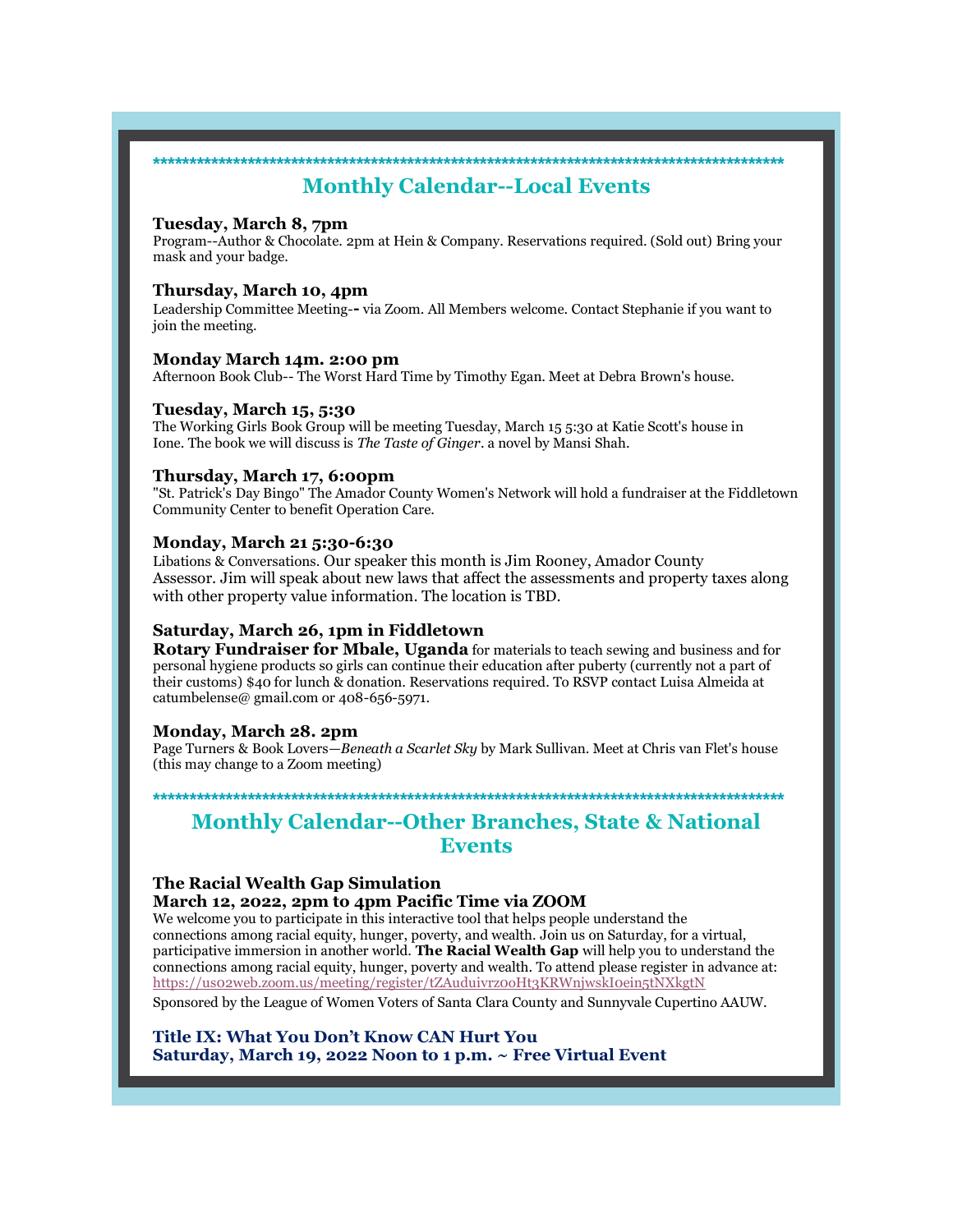See above for details

# **Intersectionality Identified**

## Thursday, March 24, 2022, 7 p.m. ET

By understanding the dimensions of diversity and how they intersect, we can begin to grasp the complex and cumulative impact of discrimination and oppression. Please join the Inclusion & Equity Committee for this discussion of intersectionality and how to create branch or state programming for members on this concept.

## **Save the date:**

## The Annual Event: "Adventures in AAUWLand" (aka the State Conference) April 30th via Zoom

It will be an all-day event with great speakers, awards, and an afternoon of freewheeling conversations. More Information to come.

## **Our Branch Website**

Our website is one of the faces of AAUW Amador seen by the outside world. With this medium we present information about our branch that is up-to-date and tells our stories. It is a place where all members and prospective members can find information about our events. Please bookmark our site and visit it on a regular basis - https://amador-ca.aauw.net.

A reminder that if you have information about an upcoming program, L & C or other event to share with the branch and others, please send it to me as soon as possible. I send any changes to someone at National, and they make the actual updates. The earlier I get the details, the better chance that it will be on the website in a timely manner. Thanks for your help with this. Bonnie Krupp, Website Editor

**Happy Birthday to our members celebrating birthdays in March** 

- Kathy Allen
- Mona Brown
- Marge Chisholm
- Deborah Yates

**Sunshine** No cards were sent this month.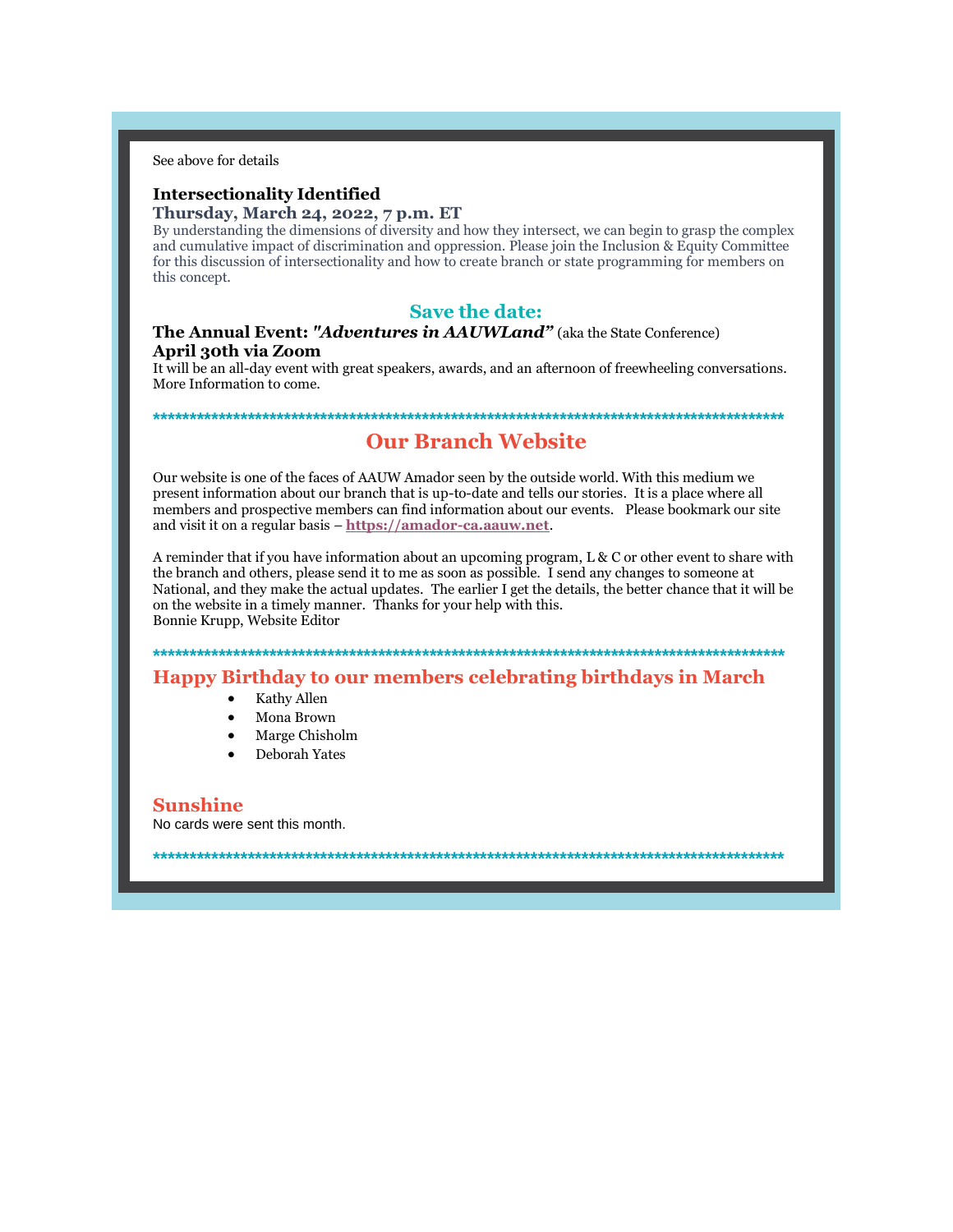

## **Two More Women Inventors**

**Closed-Circuit Television Security (CCTV)** Working as a nurse, Marie Van Brittan Brown's hours were not standard and living in a high-crime area made her want to feel safe, so she invented the first home security system. The system enabled her to know who was at her home and to notify police right away if needed.

Marie started her invention by creating three peepholes in the door to provide access for tall and average height people along with her children. The next step was setting up a camera that could adjust from peephole to peephole to allow people inside the house to look

outside to see who was there. Marie wanted to find a way to view who was outside the house from any room and decided a wireless television system would work best. To do this, she used a radio-controlled wireless system that could stream the video to any television in the house. Along with the video system, Marie and her husband created a two-way microphone system that would allow for communication between the family and the person at the door.

She filed the patent with her husband Albert in 1966 and was granted the patent in 1969. This revolutionary invention is the progenitor of security systems homes and businesses still in use today.

### **Kevlar**

Stephanie Louise Kwolek ( July 31, 1923 – June 18, 2014) was an American chemist who is known for inventing Kevlar. This life-saving material is 5 times stronger than steel and used to make bulletproof vests. Her career at the DuPont company spanned more than 40 years. She discovered the first of a family of synthetic fibers of exceptional strength and stiffness: poly-paraphenylene terephthalamide

For her discovery, Kwolek was awarded the DuPont company's Lavoisier Medal for outstanding technical achievement. As of August 2019, she was the only female employee to have received that honor. In 1995 she became the fourth woman to be added to the National Inventors Hall of Fame. Kwolek won numerous awards for her work in polymer chemistry, including the National Medal of Technology, the IRI Achievement Award and the Perkin Medal.

**\*\*\*\*\*\*\*\*\*\*\*\*\*\*\*\*\*\*\*\*\*\*\*\*\*\*\*\*\*\*\*\*\*\*\*\*\*\*\*\*\*\*\*\*\*\*\*\*\*\*\*\*\*\*\*\*\*\*\*\*\*\*\*\*\*\*\*\*\*\*\*\*\*\*\*\*\*\*\*\*\*\*\*\*\*\*\***

## **Member Corner: Idea Exchange**

*Here are some books I found on my bookshelf that celebrate women's history. If you would like to borrow one, please contact me at syoung@calarts.edu*

**Founding Mothers, The Women Who Raised Our Nation** by Cokie Roberts

**Ladies of Liberty, The Ladies Who Shaped our Nation** by Cokie Roberts

**Wonder Women, 25 Innovators, Inventors and Trailblazers Who Changed History** by Sam Maggs, Illustrated by Sophia Foster-Dimino

**Women & Leadership, Lessons from Some of the World's Most Powerful Women** by Julia Gillard & Ngozi Okonjo-Iweala

**The Woman's Hour, The Great Fight to Win the Vote** by Elaine Weiss